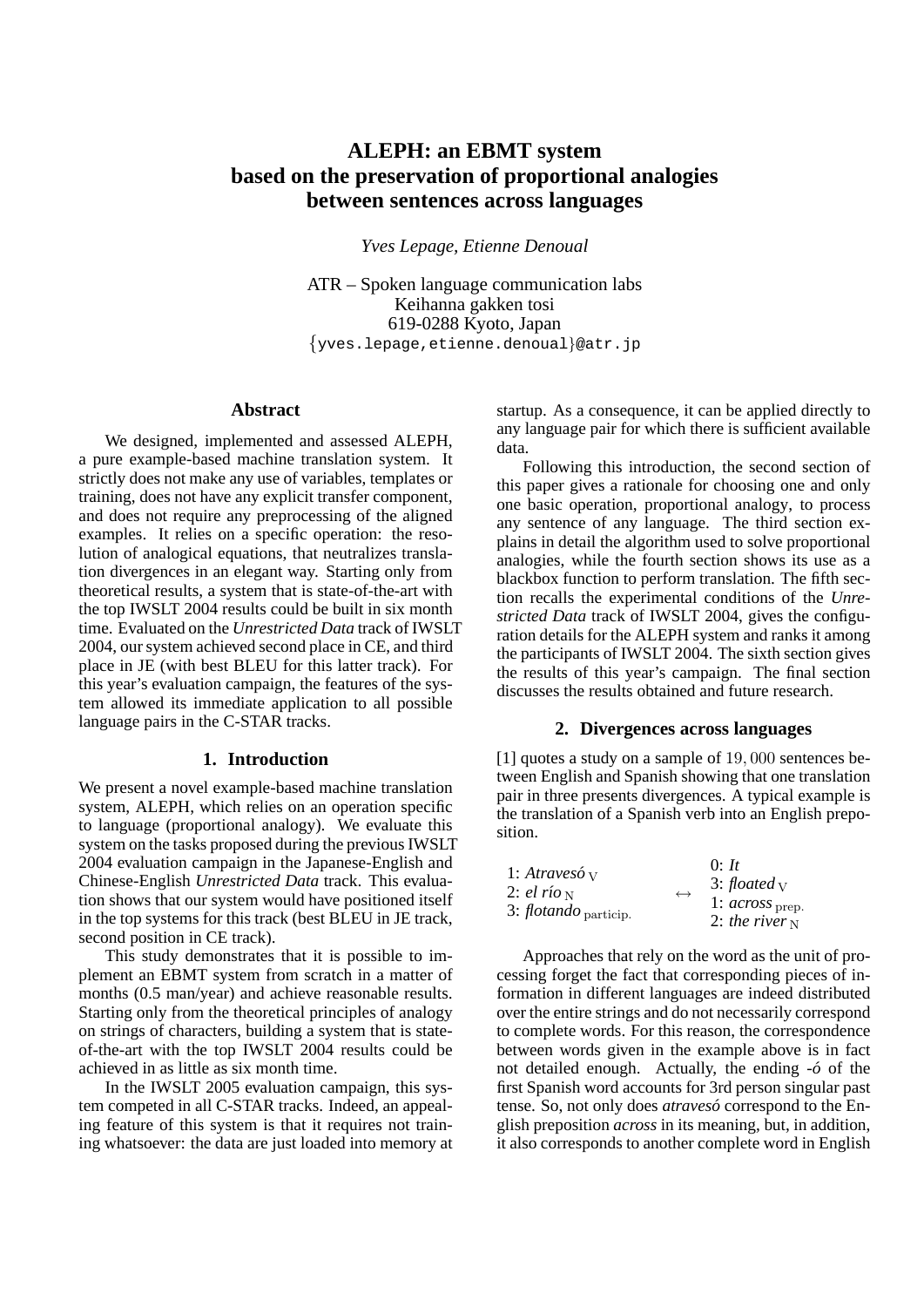(the pronoun *it*), plus a portion of yet a third English word (the final ending *-ed* of *floated*).

From the monolingual point of view, trivially, any natural language constitutes a "system" in the Saussurian sense of the term. This **systematicity** appears at best in commutations exhibited by proportional analogies like in the following examples. Obviously, any sentence of any language can be cast into a wide number of such proportional analogies, like the following ones:

| <b>They</b><br>swam in<br>the sea. | <b>They</b><br>swam<br>across the<br>river.                                                                        | $\therefore$ It floated<br>in the sea. | It floated<br>across the<br>river. |
|------------------------------------|--------------------------------------------------------------------------------------------------------------------|----------------------------------------|------------------------------------|
| street.                            | It walks It walked It floats It floated<br>across the : across the $\therefore$ across the : across the<br>street. | river.                                 | river.                             |
|                                    | He swam. : He floated. $\therefore$ across the $\therefore$ across the                                             | <i>river.</i>                          | It swam It floated<br>river        |

In [2] we have shown how to automatically build tables (or matrices) to visualize the many proportional analogies that can be found in the same resource around a given sentence: in such tables, each cell contains a sentence, and rectangles of four cells constitute proportional analogies. Such proportional analogies reveal the paradigmatic and syntagmatic variations around a given sentence.

From a bilingual point of view, proportional analogies neutralize translation divergences across languages. They leave the choice for a correct translation to an implicit use of the structure of the target language. The correspondences between the source and the target languages in the proportional analogies are solely and entirely responsible not only for the selection of the correct lemmas, but also for the correct word order. For instance, in the example below:

| <b>They</b><br>swam in<br>the sea. | <b>They</b><br>swam<br>across the<br>river. | $\therefore$ It floated<br>$\therefore$ in the sea. | It floated<br>across the<br>river. |
|------------------------------------|---------------------------------------------|-----------------------------------------------------|------------------------------------|
|                                    |                                             |                                                     |                                    |
| Nadaron<br>en el mar.              | Atravesa-<br>ron el rio<br>nadando.         | Flotó en el<br>mar.                                 | $\boldsymbol{\chi}$                |

the sole resolution of the analogical equation with **the character as the only unit of processing** is sufficient to produce the exact translation of *It floated across the river*, provided that the three sentence pairs on the left are valid translation pairs. The correct Spanish sentence is therefore:  $x = A$ *travesó el rio flotando*.

This demonstrates that no explicit transfer component is needed in this framework: such proportional analogies, as the two above, do not need to tell which word corresponds to which word, or which syntactic structure corresponds to which syntactic structure. Moreover, there is no requirement at all for a particular word to correspond to any other word.

To summarize, the basic element of the proposed framework is the correspondence between two proportional analogies, the sentences of which are valid translation pairs. It can be visualized by the parallelopiped of Figure 1. We shall now explain in detail the vertical planes (Section 3, Proportional analogies) and the horizontal direction (Section 4, Homomorphism between languages of analogical strings) of such a parallelopiped.

# **3. Proportional analogies**

# **3.1. Scientific background**

Our notion of analogies between sentences, or to be more precise between strings of characters, reaches back as far as Euclid and Aristotle: "*A is to B as C is to D*", postulating identity of types for *A*, *B*, *C*, and *D*. The notion has been put forward in morphology by Apollonius Dyscolus and Varro in the Antiquity. In modern linguistics, Saussure [3, part. III, CHAP. IV] considers *analogical equation*s as a typically synchronic operation by which, given two forms of a given word, and only one form of a second word, the fourth missing form is coined: "*honor* is to *honorem* as *orator* is to  $\bar{o}$ rātōrem<sup>1</sup>":

 $\bar{\sigma}$ *rātōrem* :  $\bar{\sigma}$ *rātor* :: *honōrem* :  $x \Rightarrow x = \text{honor}$ 

That analogy applies also to syntax, which is the foundation of our framework, has been advocated by Hermann Paul [4, p. 110] and Bloomfield [5, p. 275]. More recently, Itkonen and Haukioja [6] showed how to deliver grammatical sentences by application of proportional analogies to structural representations.

# **3.2. Theoretical aspects**

While analogy has been largely mentioned and used in linguistics, algorithmic ways to solve proportional analogies between strings of characters have never been proposed, $<sup>2</sup>$  maybe because the operation seems so mis-</sup> leadingly "intuitive". To our knowledge, we were the first to give an algorithm for the resolution of analogical equations in [8]. It is based on the following formalisation of proportional analogies in terms of edit dis-

<sup>&</sup>lt;sup>1</sup>Latin:  $\bar{o}\bar{r}$ *ator* (orator, speaker) and *honor* (honour) nominative singular,  $\bar{o}r\bar{a}t\bar{o}rem$  and *honorem* accusative singular. In the II century BC, *honor* competed with the etymologically correct *honos*.

 $2$  Except for Copycat [7, p. 205–265] which adopts an artificial intelligence point of view, of little use for linguistic applications.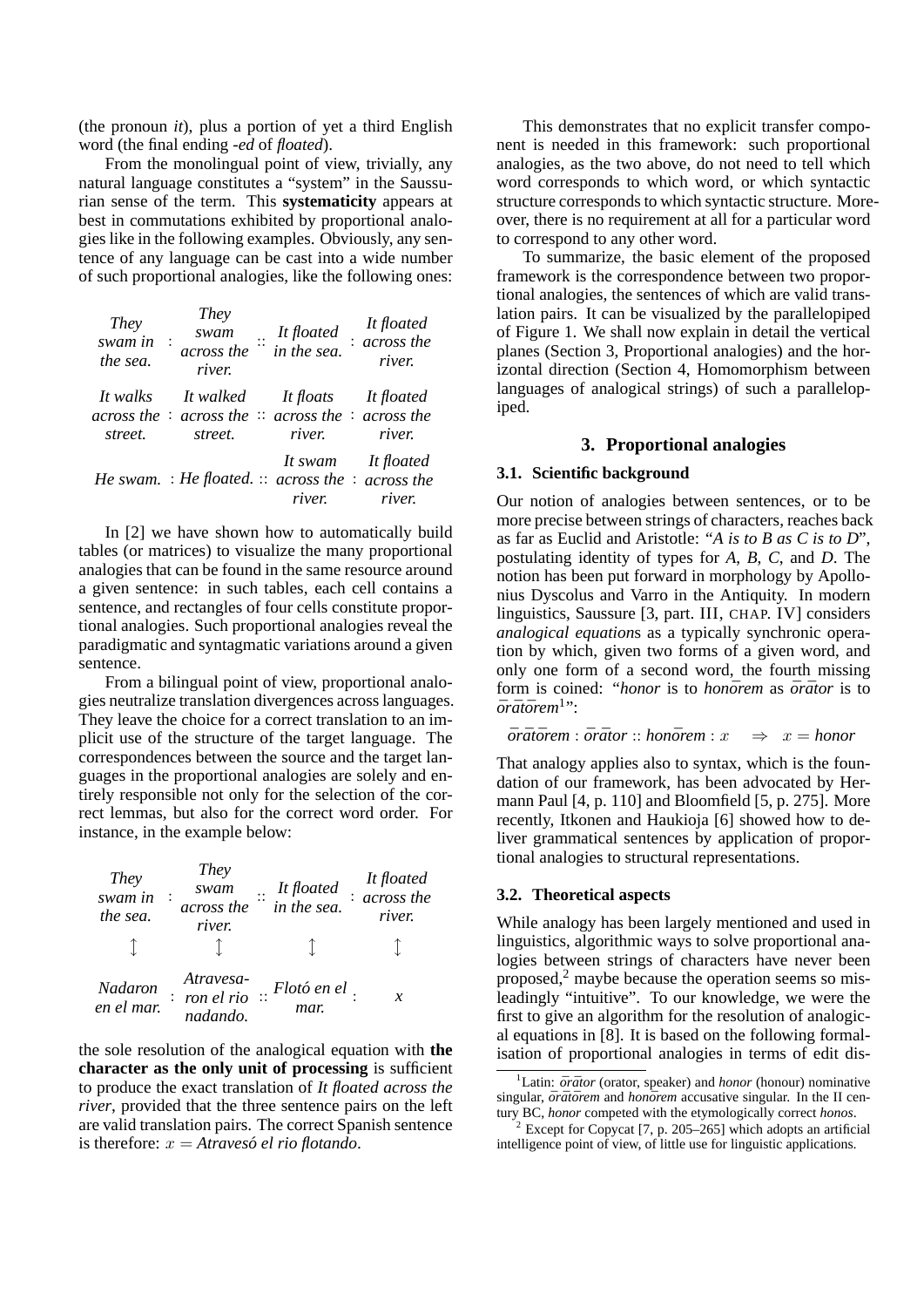

Figure 1: The parallelopiped: four sentences in each language forming a proportional analogy. Four horizontal translation relations exist between the sentences.

tances, or equivalently, in terms of similarity (refer to [9, Chap. 3] for these notions). We denote  $\sigma(A, B, \ldots, N)$ as the length of the longest common subsequence in the strings  $A, B, \ldots N$ , *i.e.*, their similarity. The following formula consistently puts the unknown  $D$  on the left of all equal signs, so as to better suit to the resolution of analogical equations.

 $A : B :: C : D \Rightarrow$ 

$$
\begin{cases}\n\sigma(B, D) &= -|A| + |B| + \sigma(A, C) \\
\sigma(C, D) &= -|A| + |C| + \sigma(A, B) \\
\sigma(A, B, C, D) &= -|A| + \sigma(A, B) + \sigma(A, C) \\
|D| &= -|A| + |B| + |C|\n\end{cases}
$$

The step-by-step mechanism we then adopt during resolution is inspired by [6, p. 149], where they take sentence  $A$  as the axis against which sentences  $B$  and C are compared, and by opposition to which output sentence D is built.

# **3.3. An example**

Rather than explaining once again the algorithm given in [8], we illustrate its application in an actualized way to a particular analogical equation: *like* : *unlike* :: *known* : x. We use words rather than sentences for reasons of space; the same algorithm applies to analogical equations between sentences considered as strings of characters; and it also applies to languages like Japanese, Chinese or Korean where a character is encoded on two bytes instead of just one byte for English.

The similarities between strings A and B, and A and C, are computed in an efficient way using a fast algorithm [10]. Based on a result by [11], only minimal diagonal bands are considered in the matrices. In the following matrices, the algorithm follows the paths noted by values in circles in a way similar to that taken in [12] for the output of an edit distance trace.

|  |  |  | $e \quad k \quad i \quad l \quad n \quad u \qquad k \quad n \quad o \quad w \quad n$                |  |  |
|--|--|--|-----------------------------------------------------------------------------------------------------|--|--|
|  |  |  |                                                                                                     |  |  |
|  |  |  | $\therefore$ $\oslash$ $\bar{1}$ $\bar{0}$ $\cdots$ $\bar{i}$ $\cdots$ $\bar{0}$ $\oslash$ $\cdots$ |  |  |
|  |  |  | $\therefore$ $\circled{3}$ 2 1 k 1 $\circled{1}$ .                                                  |  |  |
|  |  |  |                                                                                                     |  |  |

The succession of moves triggers the copies of characters into the solution  $D$ , according to "rules" that tell which character to choose from which string,  $B$  or  $C$ , according to the moves in both matrices, so that finally, the solution  $x = unknown$  is output.

| $dir_{AB}$ | $dir_{AC}$ | copy onto $D$    | from string   |
|------------|------------|------------------|---------------|
| diagonal   | diagonal   | n                |               |
| diagonal   | diagonal   | w                |               |
| diagonal   | diagonal   | $\Omega$         |               |
| diagonal   | diagonal   | n.               | $\mathcal{C}$ |
| horizontal | horizontal |                  | C             |
| horizontal | diagonal   | n                | B             |
| horizontal | diagonal   | $\boldsymbol{u}$ |               |

The example above is simplistic, as it reduces to adding a prefix to *known*. Our algorithm is more powerful as it handles parallel infixing, which is inescapable in the morphology of Semitic languages<sup>3</sup>.

 $aslama: muslimun::arsala: x \Rightarrow x = mursilun<sup>4</sup>$ 

It is also necessary in our framework because solving analogical equations between sentences involves parallel infixing in the general case. It should be noted that there may be zero, one or several solutions to an analogical equation. Analogical equations are thus a ternary

<sup>&</sup>lt;sup>3</sup> In particular, if we want to handle the morphology of Arabic in the *Arabic-English C-STAR track* of IWSLT 2005.

<sup>4</sup>Arabic: *arsala* (he sent) and *aslama* (he converted [to Islam]) are verbs 3rd person singular past; *mursilun* (a sender) and *muslimun* (a convert, *i.e.*, a muslim) are agent nouns.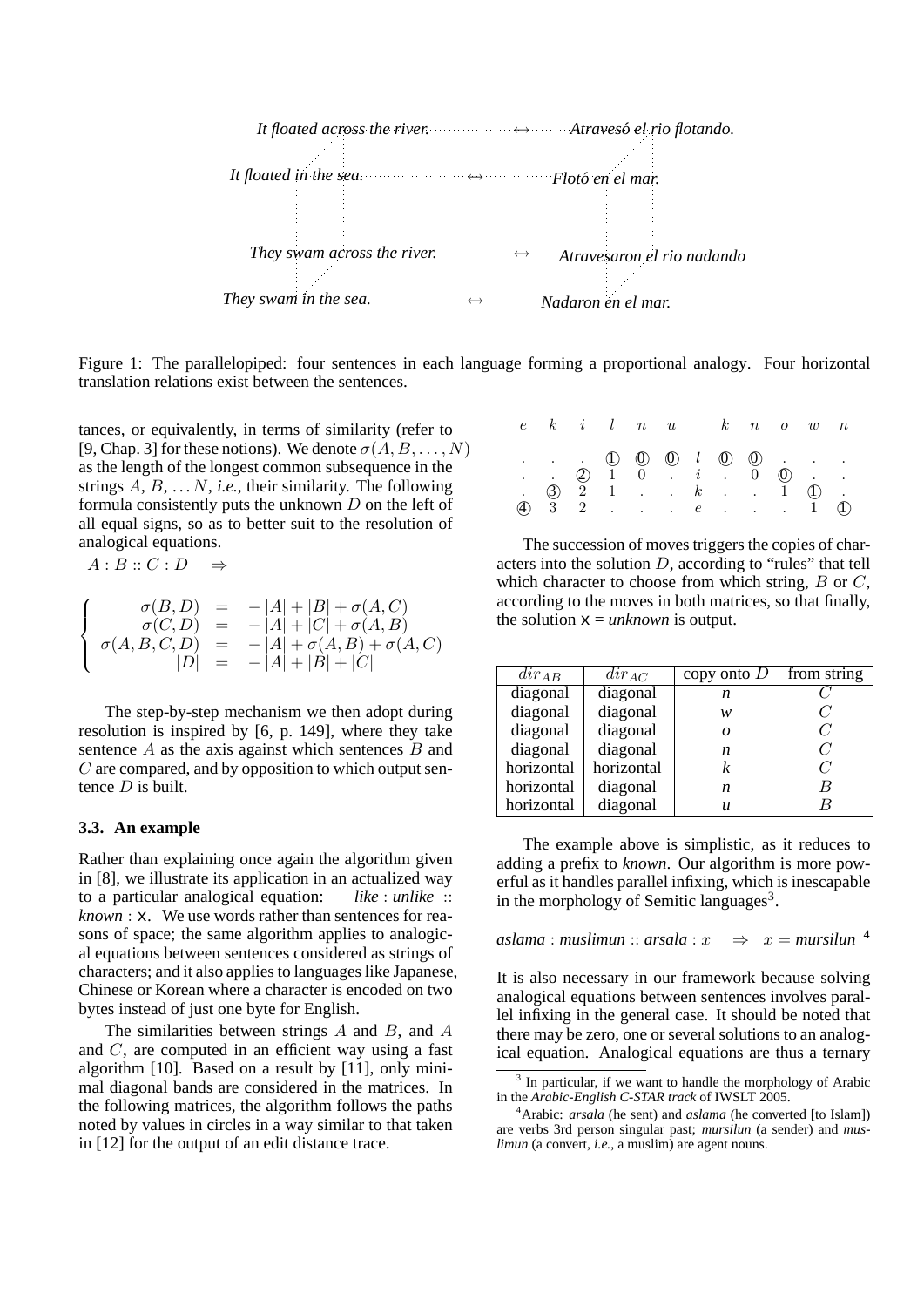operation, *i.e.*, a mapping  $\alpha : \mathcal{L} \times \mathcal{L} \times \mathcal{L} \mapsto \wp(\mathcal{L})$  (with  $\mathcal L$  the set of strings considered and  $\mathcal P(S)$  its power set). The set of the solutions of an analogical equation is:

$$
\alpha(A, B, C) = \{ D \in \mathcal{L} \mid A : B :: C : D \}
$$

# **4. Homomorphisms between languages of analogical strings**

#### **4.1. Theoretical aspects**

Based on proportional analogies, we have shown [13] how to define a family of formal languages, called *languages of analogical strings*. It is important to note that their construction, as is the case with simple contextual<sup>5</sup> grammars [14], does not make any use of nonterminals. Such languages are built by transitive closure starting from a corpus of given sentences (strings of characters)  $\Lambda_0$ . We denote  $\alpha(\Lambda, \Lambda, \Lambda)$  as the set of sentences produced by solving all possible analogical equations formed with three sentences in  $\Lambda$ .

$$
\alpha(\Lambda, \Lambda, \Lambda) = \{ D \mid \exists (A, B, C) \in \Lambda^3, A : B :: C : D \}
$$

Then, the language  $\mathcal{L}(\Lambda_0)$  of analogical strings built from a corpus  $\Lambda_0$  is defined in the following way<sup>6</sup>:

$$
\mathcal{L}(\Lambda_0) = \bigcup_{n=0}^{+\infty} \Lambda_n \text{ where } \Lambda_{n+1} = \alpha(\Lambda_n, \Lambda_n, \Lambda_n)
$$

As for the position of such languages in the Chomsky-Schützenberger hierarchy, it is easy to show that the classical regular language  $\{a^n | n \geq 1\}$ , the context-free language  $\{a^n b^n | n \geq 1\}$ , and the context-sensitive language  $\{a^n b^n c^n | n \geq 1\}$  are all languages of analogical strings. Moreover, we have shown [13] that the famous context-sensitive language  $\{a^nb^mc^nd^m \mid m,n \geq 1\}$ used in [15] to refute the context-freeness hypothesis of natural language, is a language of analogical strings. More importantly, every language of analogical strings meets the constant growth property, a property that intervenes partially in the definition of mild context-sensitivity, a notion introduced in [16] to cope with the apparent power of human languages.

The framework for translation by proportional analogies that we propose sees both the source and the target languages as languages of analogical strings that are defined from the set of sentences given in the training corpus. Let us denote  $\widehat{A}$  as the (set of) translations of a sentence A. The principle of translation is based on the following intuitive formula that is a transcription of the parallelopiped of Figure 1:

$$
A:B::C:D \ \Leftrightarrow \ \widehat{A}:\widehat{B}::\widehat{C}:\widehat{D}
$$

Using the  $\alpha$  operation that structures the source and target languages of analogical strings, an equivalent form of this formula is:

$$
\widehat{D} = \alpha(\widehat{A}, \widehat{B}, C) = \alpha(\widehat{A}, \widehat{B}, \widehat{C})
$$

This shows that this translation principle "distributes" translation on the arguments of the structuring internal operation  $\alpha$ . Thus, it is a homomorphism between two languages of analogical strings that preserves the structuring operation, proportional analogy<sup>7</sup>.

For this reason, the translation system described here has been called ALEPH. It is an acronym for Analogy in Languages & Processing by Homomorphism.

#### **4.2. An example**

Building on what has been said above, suppose we have a bicorpus at our disposal, *i.e.*, a corpus of aligned sentences in two languages, say, Japanese and English. Suppose that we want to translate the following Japanese input sentence:

濃いコーヒーが飲みたい。8

Among all possible pairs of sentences from the bicorpus, we may find the following two Japanese sentences:

$$
May I have some tea,\nplense?\n⇒ 
$$
May I have a cup of\n
$$
coffee?
$$
$$
$$

that will allow us to form the following analogical equation:

紅茶をくだ さい。 : コーヒーをく ださい。 :: <sup>y</sup> : 濃いコーヒーが 飲みたい。

This equation yields  $y = \frac{1}{(a+1)}$  and  $\frac{1}{(a+1)(a+2)}$  of this sentence already belongs to the bicorpus, *i.e.*, if the following translation pair is found in the data:

濃い紅茶が飲みたい。 ↔ *I'd like some strong tea, please.*

This is sufficient to solve "difficult" reordering problems. With its translation knowledge reduced to the two translation pairs:  $abc \leftrightarrow abc$ ,  $abcabc \leftrightarrow aabbcc$ , the system translates members of the regular language  $\{(abc)^n \mid n \in \mathbb{N}^*\}$  into the corresponding members of the context-sensitive language  $\{a^nb^nc^n \mid n \in \mathbb{N}^*\}$ , and reciprocally:  $(abc)^n \leftrightarrow a^n b^n c^n$ , by solving  $2 \times (n-2)$ proportional analogies recursively.

8 Gloss: strong coffee NOMINATIVE-PARTICLE drink-VOLITIVE. Literally: *I want to drink strong coffee.*

<sup>9</sup> Lit.: *I want to drink strong tea.*

<sup>5</sup> *Contextual* grammars, not *context-sensitive* grammars!

<sup>&</sup>lt;sup>6</sup> In fact,  $\Lambda_{n+1} \supset \Lambda_n$  because  $A : A : A : x \Rightarrow x = A$ .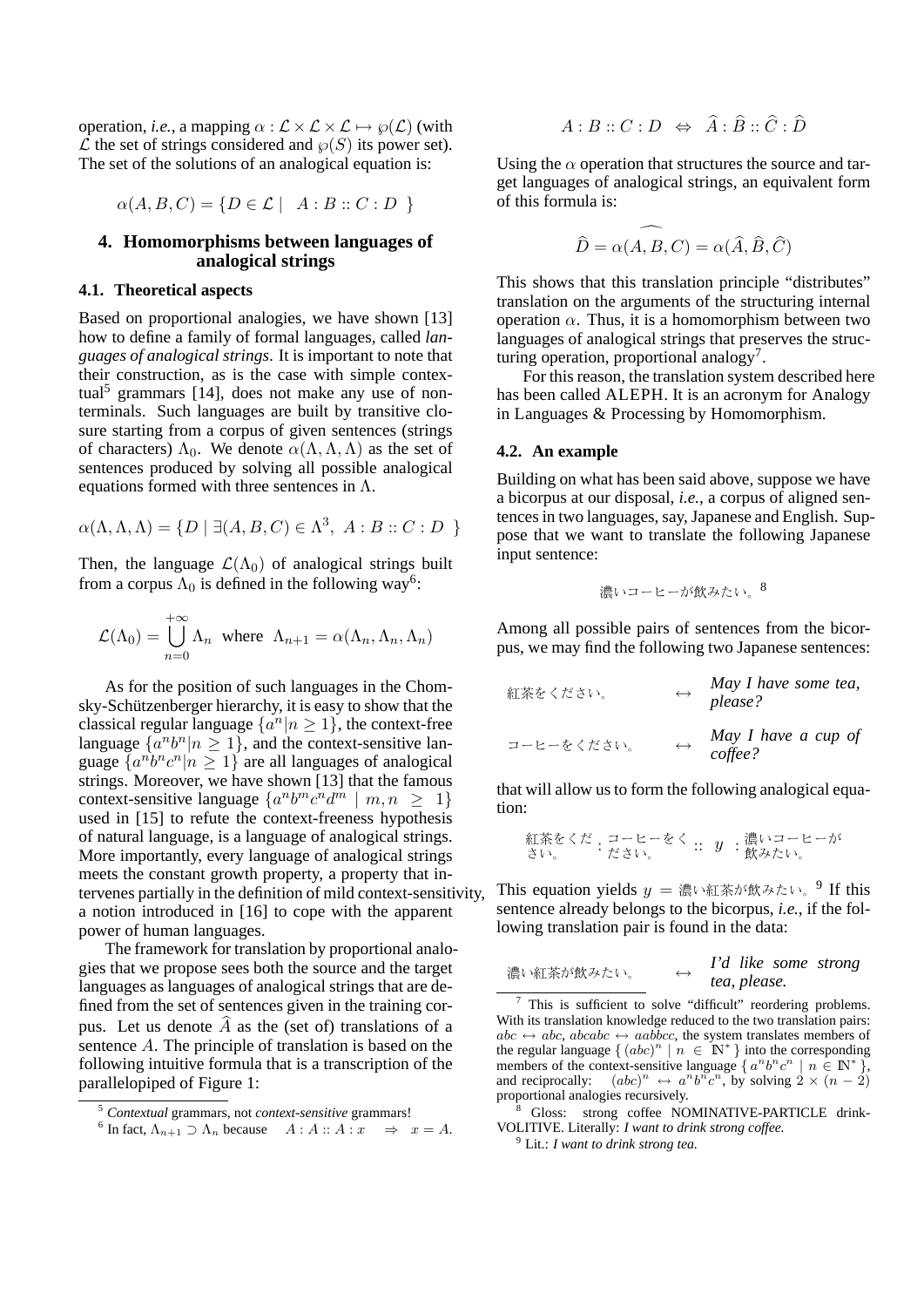then, the following analogical equation is formed with the corresponding English translations:

| May I have | May I have | I'd like some                                  |            |
|------------|------------|------------------------------------------------|------------|
| some tea,  |            | $\therefore$ a cup of $\therefore$ strong tea, | $\colon x$ |
| please?    | coffee?    | please.                                        |            |

By construction, the solution:  $x = I'd$  like a cup of *strong coffee.* is a candidate translation of the input sentence: 濃いコーヒーが飲みたい。

# **5. The core of the ALEPH EBMT system**

The following gives the basic outline of our method to perform the translation of an input sentence, using a given bicorpus of aligned sentences:

• Form all analogical equations with the input **sentence** D and with all relevant pairs of **sentences**  $(A_i, B_i)$  from the source part of the bicorpus<sup>10</sup>;

$$
A_i:B_i::x:D
$$

- For those sentences that are solutions of the previous analogical equations and which do not belong to the bicorpus, translate them using the present method recursively. Add them with their newly generated translations to the bicorpus;
- For those sentences  $x = C_{i,j}$  that are solutions of the previous analogical equations<sup>11</sup> and which belong to the bicorpus, do the following;
- Form all analogical equations with all possible target language sentences corresponding to the source language sentences $^{12}$ ;

$$
\widehat{A_i}^k : \widehat{B_i}^k :: \widehat{C_{i,j}}^k : y
$$

• Output the solutions  $y = \widehat{D_{i,j}}^k$  of the analogical equations as a translation of  $D$ , sorted by frequencies $^{13}$ .

Although our system has been implemented in the C programming language, the previous algorithm is trivially expressed in Prolog as shown in Figure 2. There are only two predicates: translation for translation pairs, and analogy to solve analogical equations (with unknown  $C$  and  $\overline{D}$  on each respective lines). On the last line, a new translation pair is added to the database of translation facts so that indeed, the system learns as it translates. Also, this program shows that the method is in essence bidirectional.

```
% database of translation facts
translation(s_1,\hat{s_1}).
translation(s_2,\hat{s_2}).
              .
              .
              .
translation(s_n,\widehat{s_n}).
% translation routine
translation(D,\widehat{D}) :-
      translation(A,\widehat{A}),
      translation(B.\widehat{B}).
      analogy(A,B,C,D),translation(C,\widehat{C}),
      analogy(\widehat{A},\widehat{B},\widehat{C},\widehat{D}),
      assert(translation(D,\widehat{D})).
```
Figure 2: A Prolog program for EBMT by proportional analogy. Constants are in lowercase, variables in uppercase.

# **6. Evaluation and comparison with other systems**

We assessed our system on last year's IWSLT task in both Japanese-English and Chinese-English directions in the *Unrestricted Data* track. In this track, no restrictions were imposed on linguistic resources. As for tools, the ALEPH system did not make any use of any NLP tool such as a tagger or the like to preprocess the data. In particular, we chose to place ourselves in the condition of standard natural Japanese and Chinese texts (in which no segmentation appear), so that we had to delete segmentation in the provided test sets! This demonstrates clearly that segmentation is not a necessity to perform a translation task from Japanese or Chinese<sup>14</sup>. As for data, no dictionary was used. The C-STAR corpus of around 160K aligned sentences was used for both language pairs. We refer to this as our "training data", although there is absolutely no training phase within our framework. To avoid the fact that some sentences in the test data may be included in the "training data", we thus assessed our system in two configurations: *standard* and *open*. The difference between the two is that, in the latter, any sentence from the test set was removed from the "training data", if found there.

Some examples of Japanese-English translations are shown in Figure 3. The figures on the left are the frequencies with which each translation candidate has been output<sup>15</sup>. As we assumed that the most frequent candi-

 $10$  Relevant pairs of sentences are selected on-the-fly according to a similarity criterion.

 $11$  One analogical equation may yield several solutions.

<sup>&</sup>lt;sup>12</sup> Several target sentences may correspond to the same source sentence.

<sup>&</sup>lt;sup>13</sup> Different analogical equations may yield identical solutions.

<sup>&</sup>lt;sup>14</sup> Translation ought to be performed as much as possible on unmodified real texts without preprocessing: we want to evaluate machine translation systems, not preprocessing tools.

<sup>&</sup>lt;sup>15</sup> Different analogical equations may yield the same solutions (see Section 5).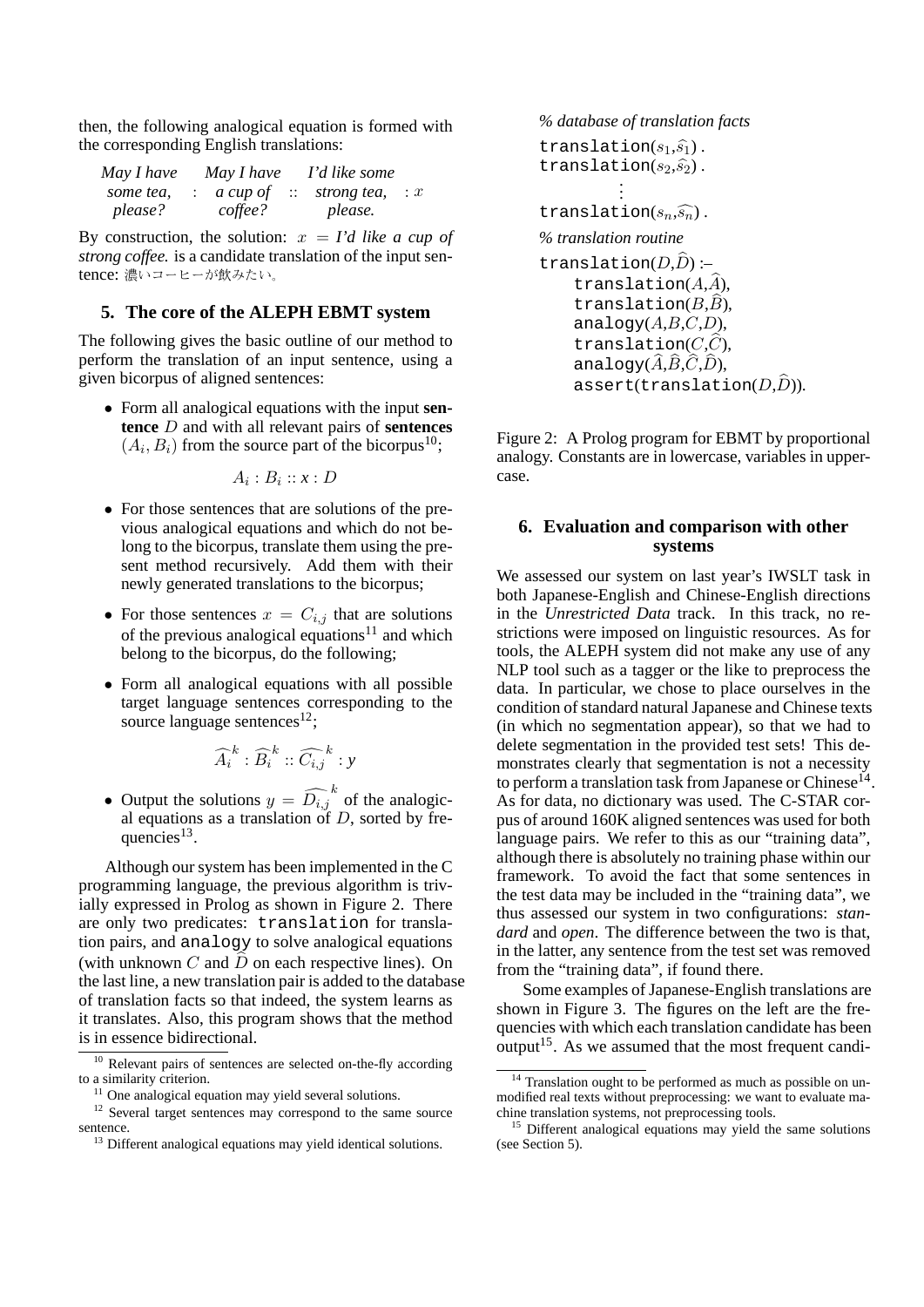date should be the most reliable one, the evaluation was performed on the first candidates only.

To summarize the evaluation results obtained with the objective criteria used in this evaluation campaign, the ALEPH system achieves second place in Chinese-English, and third place in Japanese-English. A standout point is the achievement in BLEU: a close second for Chinese-English (0.522, first at 0.524), and the best one for Japanese-English (0.634). Unfortunately, we are not in a position to reproduce the subjective evaluation for the translation results output by the ALEPH system.

Table 4: Permitted resources. Copied in part from [17, Table 4: Permitted resources. Copied in part from [17, p. 3].  $\sqrt{\ }$  indicates permitted resources. Our system did not take advantage of any of the permitted resources (this is indicated by  $\times$ ) except for the IWSLT04 corpus and C-STAR aligned sentences.

| Resources             | Data Track   |                   |  |  |
|-----------------------|--------------|-------------------|--|--|
|                       | Unrestricted | <b>ALEPH</b>      |  |  |
|                       |              | configuration     |  |  |
| <b>IWSLT04</b> corpus |              |                   |  |  |
| LDC resources         |              | ×                 |  |  |
| tagger                |              | $\times$          |  |  |
| chunker               |              | ×                 |  |  |
| parser                |              | ×                 |  |  |
| external bilingual    |              | X                 |  |  |
| dictionaries          |              |                   |  |  |
| other resources       |              | 140K additional   |  |  |
|                       |              | aligned sentences |  |  |

# **7. Evaluation in all IWSLT 2005 C-STAR tracks**

The ALEPH system does not require any training phase and is purely bidirectional. These two features made it possible to participate in all C-STAR data tracks of this year's campaign. Only the *open* configuration of the ALEPH system was used this year. Again, as far as data are concerned, we limited ourselves to the use of the core 160,000 C-STAR translation pairs. For the Arabic-English track however, only the 20,000 supplied translation pairs were used, so that, in fact, the ALEPH system will have to be compared with the other systems of the *Supplied* track.

The results are shown in Table 3. Again, for all language pairs, no tool of any sort was used, which means that, prior to translation, no segmentation or tagging whatsoever was performed. Also no dictionary was added to the corpus of example sentences. That is why the results of the ALEPH system should be considered as a sort of baseline for all C-STAR tracks.

# **8. Discussion and future work**

It could have been feared that the algorithmic complexity, which is basically square in the amount of data, would have enormously impaired the method. However, using a simple heuristics to select only relevant pairs entering in analogical equations, allowed us to keep translation times reasonable. Within a time-out of 1 CPU second, the average translation time per sentence was 0.73 second on a 2.8 GHz processor machine with 4 Gb memory.

As we argued here for a pure Example-Based Machine Translation approach, future work should logically focus on achieving a better usage of example data. The present heuristics that is used to select sentences from the corpus in order to form analogical equation is successful only a quarter of the time. Improving the quality of such a heuristics should widen the coverage of the method.

As was mentioned above, in all reported experiments, we did not take advantage of using other resources or NLP tools. The use of dictionaries, paraphrases and the like may improve the performance of the system. We did not take advantage either of an important potential feature of the system: its learning ability. Intermediary translation pairs obtained during the translation of a given test sentence should be useful in the translation of subsequent test sentences.

# **9. Conclusion**

We have shown that the use of a specific operation, namely proportional analogy, may lead to reasonable results in machine translation. Starting only from theoretical results, a system could be built in six month time. Evaluated on the *Unrestricted Data* track of IWSLT 2004, our system achieved second place in CE, and third place in JE (with best BLEU for this latter track). This same system was applied to IWSLT 2005 tasks in all language pairs with similar performance.

The use of an operation that suits by essence the specific nature of linguistic data, *i.e.*, their capacity of commutation on the paradigmatic and syntagmatic axes, allowed us to dispense with any preprocessing of the data whatsoever, an advantage over techniques that require intensive preprocessing. In addition, this operation has the advantage of tackling the issue of divergences between languages in an elegant way: it neutralises them implicitly. As a consequence, the system implemented does not include any explicit transfer component (either lexical or structural).

# **10. Acknowledgements**

This research was supported in part by the National Institute of Information and Commnications Technology.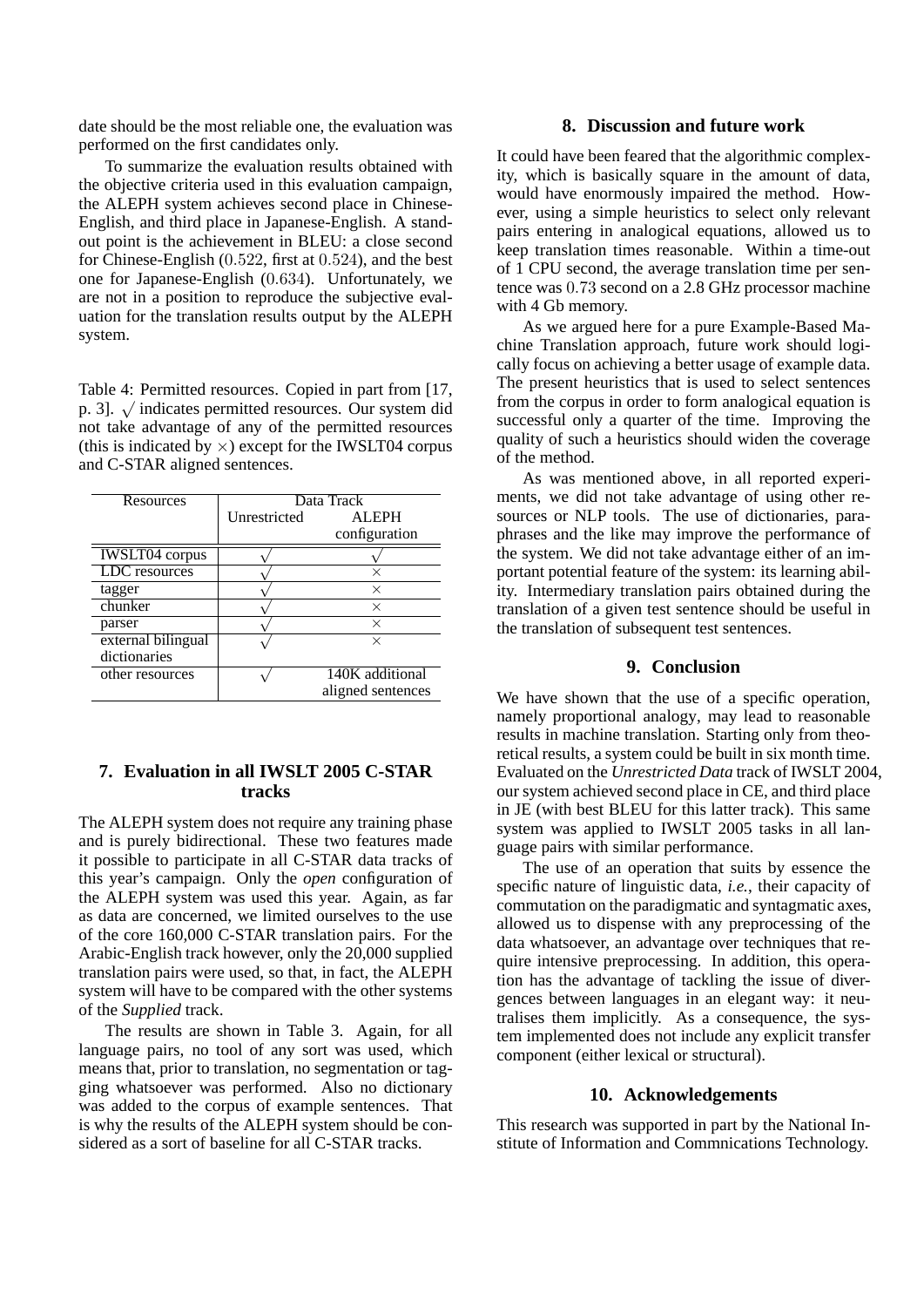コーヒーのおかわりをいただけますか。

- 2318 *I'd like another cup of coffee.*
- 2296 *May I have another cup of coffee?*
- 1993 *Another coffee, please.*
- 1982 *May I trouble you for another cup of coffee?*
- 1982 *Can I get some more coffee?*
- 530 *Another cup of coffee, please.*
- 516 *Another cup of coffee.*
- 466 *Can I have another cup of coffee?*
- 337 *May I get some more coffee?*
- 205 *May I trouble you for another cup of coffee, please?*

小銭をまぜてください。

- 924 *Can you include some small change?*
- 922 *Can you include some small change, please?*
- 899 *Would you include some small change?*
- 896 *Include some small change, please.*
- 895 *I'd like to have smaller bills mixed in.*
- 895 *Please change this into small money.*
- 895 *Will you include some small change?*
- 885 *Could you include some small change, please?*
- 880 *May I have some small change, too?*

Figure 3: Examples of Japanese-English translations.

### **11. References**

- [1] N. HABASH, "Generation-heavy hybrid machine translation," in *Proceedings of the International Natural Language Generation Conference (INLG'02)*, New York, 2002, pp. 185–191.
- [2] Y. LEPAGE and G. PERALTA, "Using paradigm tables to generate new utterances similar to those existing in linguistic resources," in *Proceedings of LREC-2004*, vol. 1, Lisbonne, May 2004, pp. 243–246.
- [3] F. de SAUSSURE, *Cours de linguistique générale*. Lausanne et Paris: Payot, 1995.
- [4] H. PAUL, *Prinzipien der Sprachgeschichte*. Tübingen: Niemayer, 1920.
- [5] L. BLOOMFIELD, *Language*. New York: Holt, 1933.
- [6] E. ITKONEN and J. HAUKIOJA, *Grammaticalization: Abduction, Analogy, and Rational Explanation*, 1999, pp. 159–175.
- [7] D. HOFSTADTER and the Fluid Analogies Research Group, *Fluid Concepts and Creative Analogies*. New York: Basic Books, 1994.
- [8] Y. LEPAGE, "Solving analogies on words: an algorithm," in *Proceedings of COLING-ACL'98*, vol. I, Montreal, Aug. 1998, pp. 728–735. [Online]. Available: http://acl.ldc.upenn.edu/P/P98/P98-1120.pdf
- [9] G. A. STEPHEN, *String searching algorithms*. Singapore New Jersey London Hong Kong: World scientific, 1994.
- [10] L. ALLISON and T. I. DIX, "A bit string longest common subsequence algorithm," *Information Processing Letter*, vol. 23, pp. 305–310, 1986.
- [11] E. UKKONEN, "Algorithms for approximate string matching," *Information and Control*, vol. 64, pp. 100–118, 1985.
- [12] R. A. WAGNER and M. J. FISCHER, "The stringto-string correction problem," *Journal for the Association of Computing Machinery*, vol. 21, no. 1, pp. 168–173, Jan. 1974.
- [13] Y. LEPAGE, "Analogy and formal languages," in *Proceedings of FG/MOL 2001*, Helsinki, Aug. 2001, pp. 1–12.
- [14] L. ILIE, *On Ambiguity in Internal Contextual Languages*. in [18], 1998, pp. 29–45.
- [15] S. M. SHIEBER, "Evidence against the contextfreeness of natural language," *Linguistics and Philosophy*, vol. 8, pp. 333–343, 1985.
- [16] A. JOSHI, K. VIJAY-SHANKER, and D. WEIR, *The Convergence of Mildly Context-Sensitive Grammar Formalisms*, 1991, pp. 31–81.
- [17] Y. AKIBA, M. FEDERICO, N. KANDO, H. NAKAIWA, M. PAUL, and J. TSUJII, "Overview of the IWSLT04 evaluation campaign," in *Proc. of the International Workshop on Spoken Language Translation*, Kyoto, Japan, 2004, pp. 1–12.
- [18] C. MARTÍN-VIDE, *Mathematical and computational analysis of natural language*. Amsterdam / Philadelphia: John Benjamins Publishing Co., 1998.